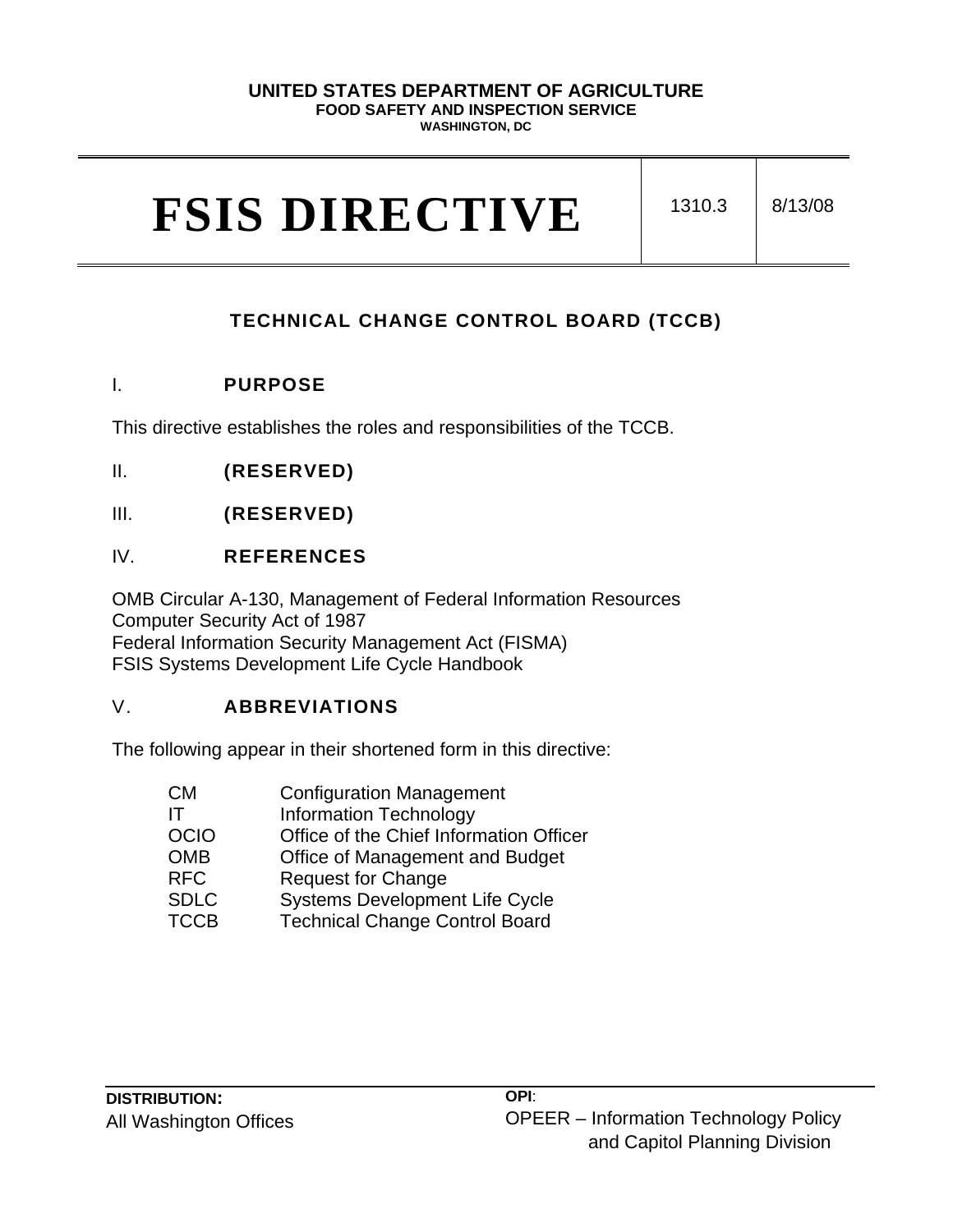# VI. **DEFINITIONS**

A. **Baseline**.An approved system requirements document initially known as the "requirements baseline." The requirements baseline is also the basis against which the system is authenticated. Each baseline is subject to configuration control and must be formally updated to reflect approved changes to the configuration item or system as it goes through the life cycle stages.

B. **CM**. A process of reviewing and controlling the components of an IT system throughout its life to ensure that they are well-defined and cannot be changed without proper justification and full knowledge of the consequences. CM ensures that the hardware, software, communications services, and documentation for a system can be accurately determined at any time.

C. **TCCB**. A committee that manages the SDLC and ensures coordination and communication between IT projects and stakeholders to account for and manage effects resulting from changes to IT baselines.

D. **SDLC**. The course of developmental changes through which a system passes from its conception to the termination of its use and subsequent salvage. There are many models for the IT system life cycle but most contain five basic phases: initiation, development and acquisition, implementation, operation, and disposal.

# VII. **BACKGROUND**

A. The TCCB provides the forum through which FSIS evaluates and monitors all proposed changes to the technical environment in accordance with the SDLC. The TCCB reviews and approves the technical specification of newly proposed IT initiatives at FSIS, and addresses major technical issues that arise throughout the lifecycle of any IT initiative. These issues include:

- 1. Managing change to the existing baselines for systems.
- 2. Software and hardware infrastructure.
- 3. IT processes.

B. The TCCB ensures coordination and communication between IT projects and stakeholders to account for and manage effects resulting from changes to IT baselines and with approving technical feasibility, but does not approve or make funding recommendations.

# VIII. **GOALS**

The TCCB's goals are to:

A. Establish the technical standards, constraints, and guidelines that are incorporated into the technical architecture.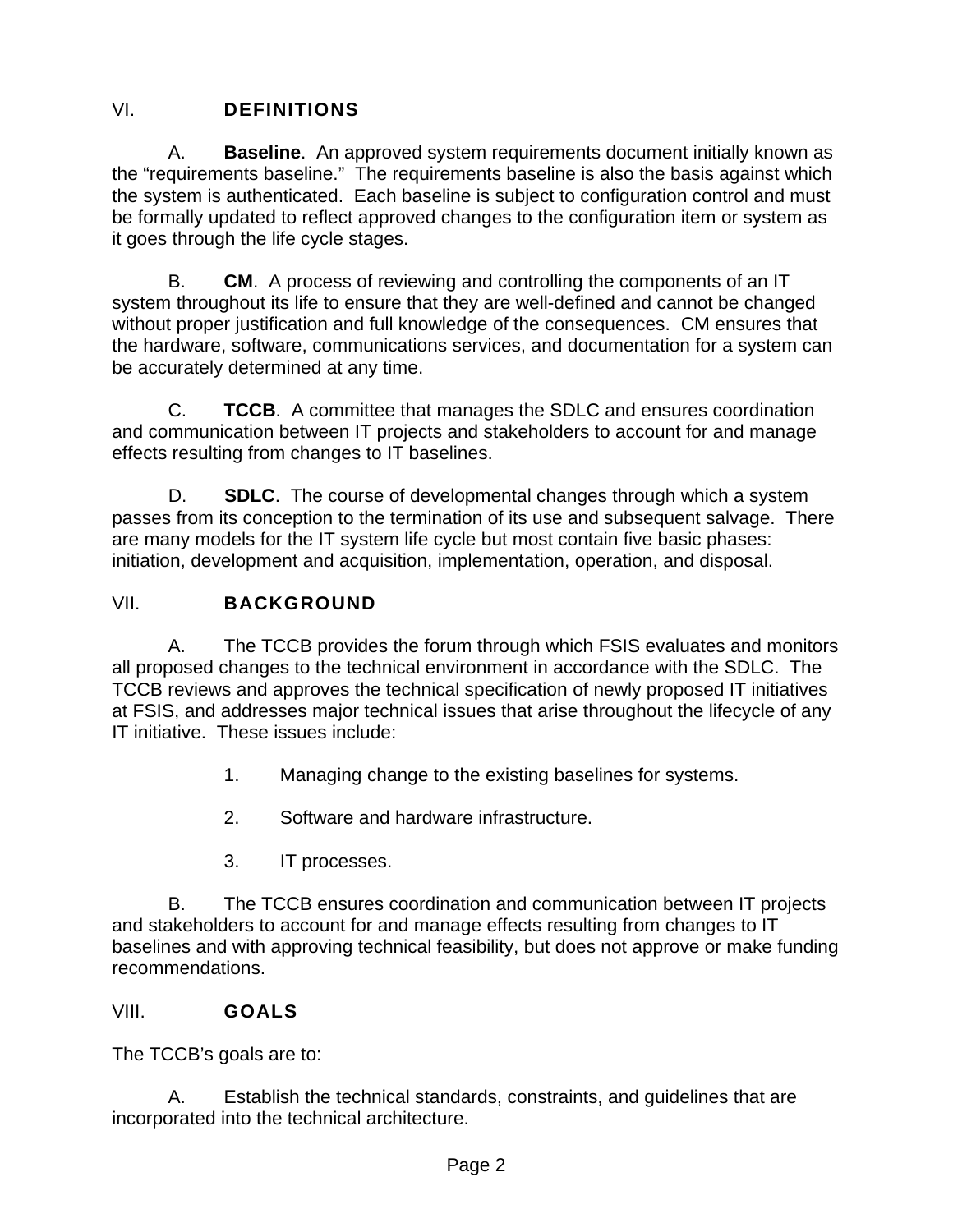B. Ensure that all IT initiatives adhere to or agree to proposed deviations from the technical architecture.

C. Ensure the changes to the technical architecture baselines are managed and documented as stated in the SDLC.

D. Collaborate with stakeholders to address major technical obstacles and increase the chances of successful implementation of the initiatives.

E. Ensure that the interests of each functional area within OCIO are represented.

F. Ensure that software development and maintenance projects are coordinated across the Agency.

G. Institutionalize and support software process improvement activities that enhance the ability to achieve FSIS' mission.

H. Ensure that best practices are shared across the Agency.

# IX. **ROLES AND RESPONSIBILITIES**

The roles and responsibilities of key personnel during a TCCB meeting follow. (See Attachment 1 for the list of voting members.)

### A. **Roles**.

The TCCB evaluates and monitors the impact of changes to an IT system, evaluates a proposed IT initiative for technical conformance to FSIS' technical architecture, and sets IT technical standards. The TCCB is also a forum for addressing technical challenges facing FSIS' technical architecture and proposing IT solutions. Specific areas of responsibility include:

1. Determining enterprise-wide technical standards that an IT system must meet before being incorporated into FSIS' technical architecture.

2. Evaluating the technical specifications of newly proposed IT initiatives and projects.

3. Addressing any major technical obstacles that arise throughout the development of FSIS' technical architecture by leveraging technical expertise from across the Agency.

4. Voting on whether or not to recommend a proposed IT system (based on its technical conformance to FSIS' technical architecture).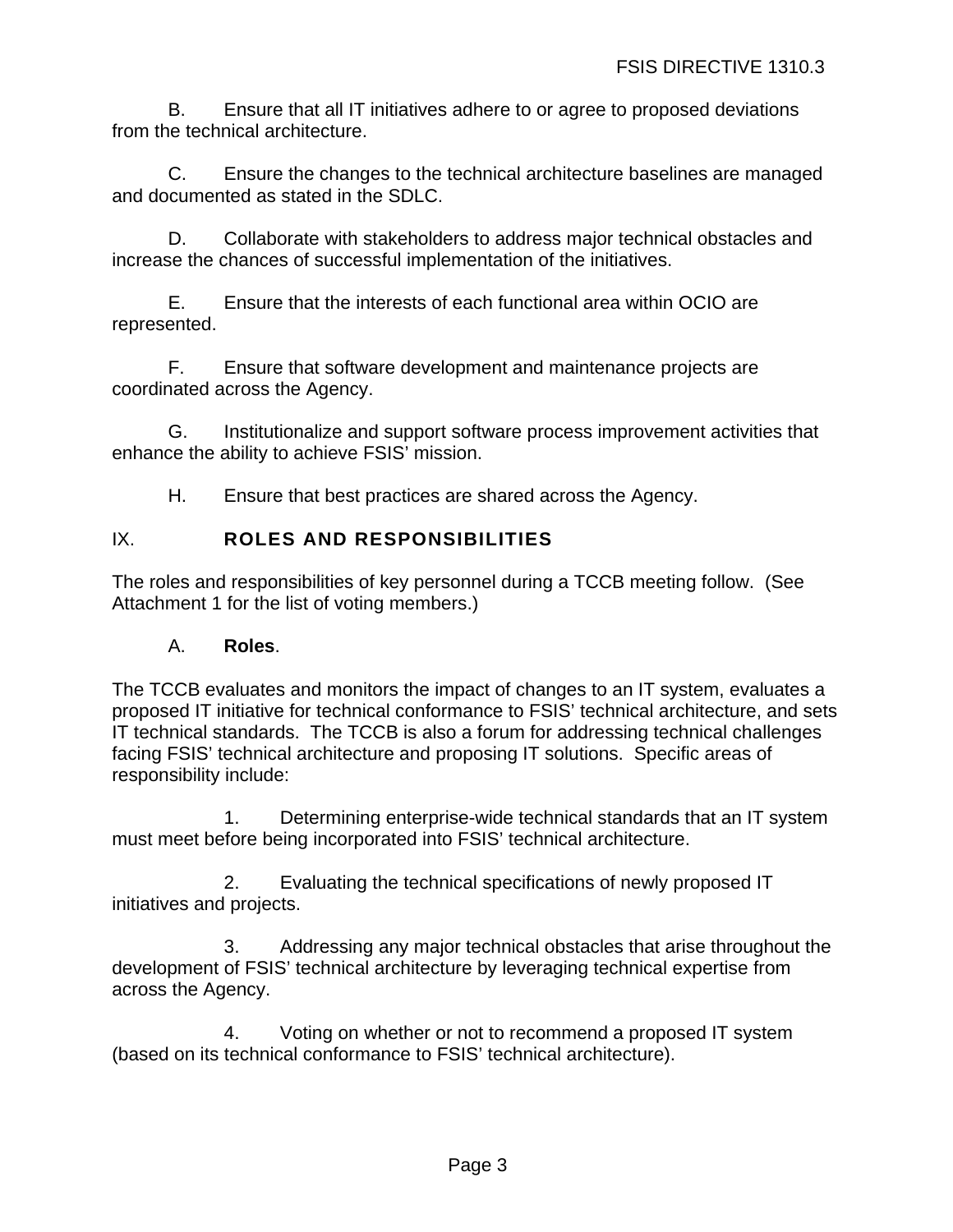5. Reviewing RFC forms submitted by system owners, project managers, and technical representatives seeking to modify an IT system. Discussing proposed changes to FSIS IT systems and their impact on other systems.

- 6. Determining if an RFC affects the FSIS technical architecture.
- 7. Voting on whether to approve or deny RFCs.

8. Creating a strategy to mitigate negative impacts on FSIS' technical architecture due to changes to an IT system, and monitoring implementation of the mitigation plan.

#### B. **Responsibilities**.

- 1. **Chairperson (or Vice-Chairperson in Chairperson's Absence)**.
	- a. Provides direction to the TCCB.

b. Distributes technical standards and new technology solutions to relevant stakeholders.

|                         | Determines the impact of proposed changes to FSIS' |
|-------------------------|----------------------------------------------------|
| technical architecture. |                                                    |
|                         |                                                    |

- d. Presides over the TCCB meetings and voting.
- e. Casts the deciding vote in the event that consensus is not achieved in voting.
	- f. Develops an agenda for the TCCB meetings.
	- g. Approves and distributes minutes of the TCCB meetings.

h. Distributes all necessary documentation, including RFC forms, to the TCCB members at least 2 business days before board meetings.

- i. Tracks RFCs and contingencies.
- j. Elevates emergency RFCs for approval by the TCCB

members.

k. Validates the level of priority for incoming RFCs.

l. Initiates technical discussions on RFCs that are not a part of the FSIS baseline. The discussions may take place outside of the TCCB meetings.

m. Prepares the departmental monthly report for review. The report consists of an itemized listing of RFC activity for the month.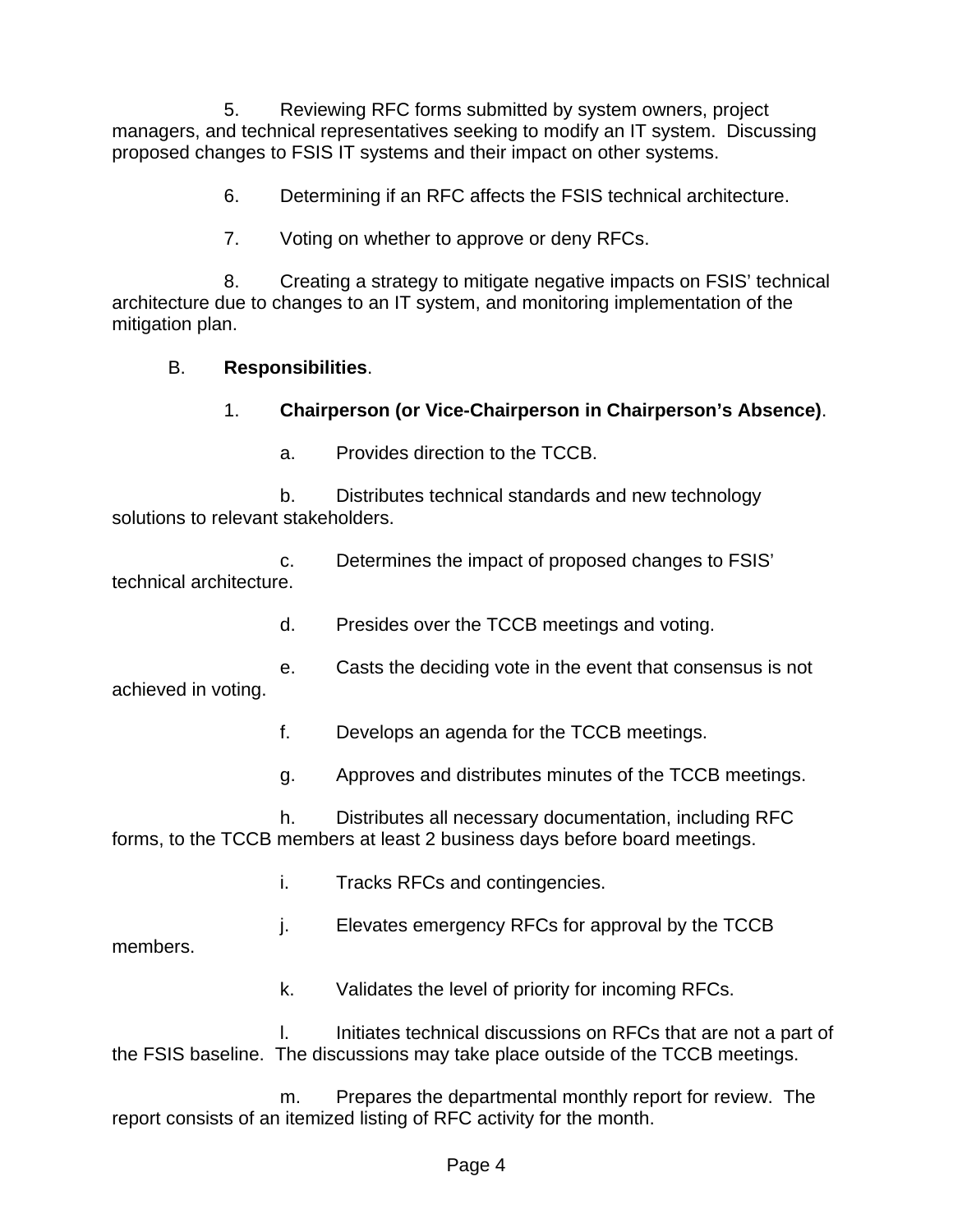n. Tracks action items.

### 2. **TCCB Members**.

a. Propose agenda items prior to the TCCB meetings, including submitting RFC forms 1 week before the TCCB meetings.

b. Determine technical standards that IT initiatives must meet to conform with FSIS' technical architecture.

c. Present their interests in the evolution of FSIS' IT systems.

d. Review and evaluate the technical specifications of a proposed IT initiative.

e. Determine the impact of proposed changes to IT systems.

f. Monitor the development of FSIS' technical architecture to identify technical obstacles.

g. Make determinations and vote on RFC proposals.

h. Vote on whether a proposed IT initiative is in technical conformance with FSIS' technical architecture.

i. Propose technology solutions to technical obstacles and develop an implementation plan.

j. Determine when an initiative has deviated from the SDLC process.

#### 3. **OCIO Employees**.

- a. Provide technical expertise on IT matters.
- b. Provide feedback to the TCCB on IT standards.
- c. Understand and use the technical architecture.

### 4. **System Owners and Project Management Teams**.

a. Present initiative documentation to the TCCB.

b. Describe proposed system changes and the rationale for the changes.

c. Ensure completion of and report the status on action items pertaining to TCCB and SDLC compliance.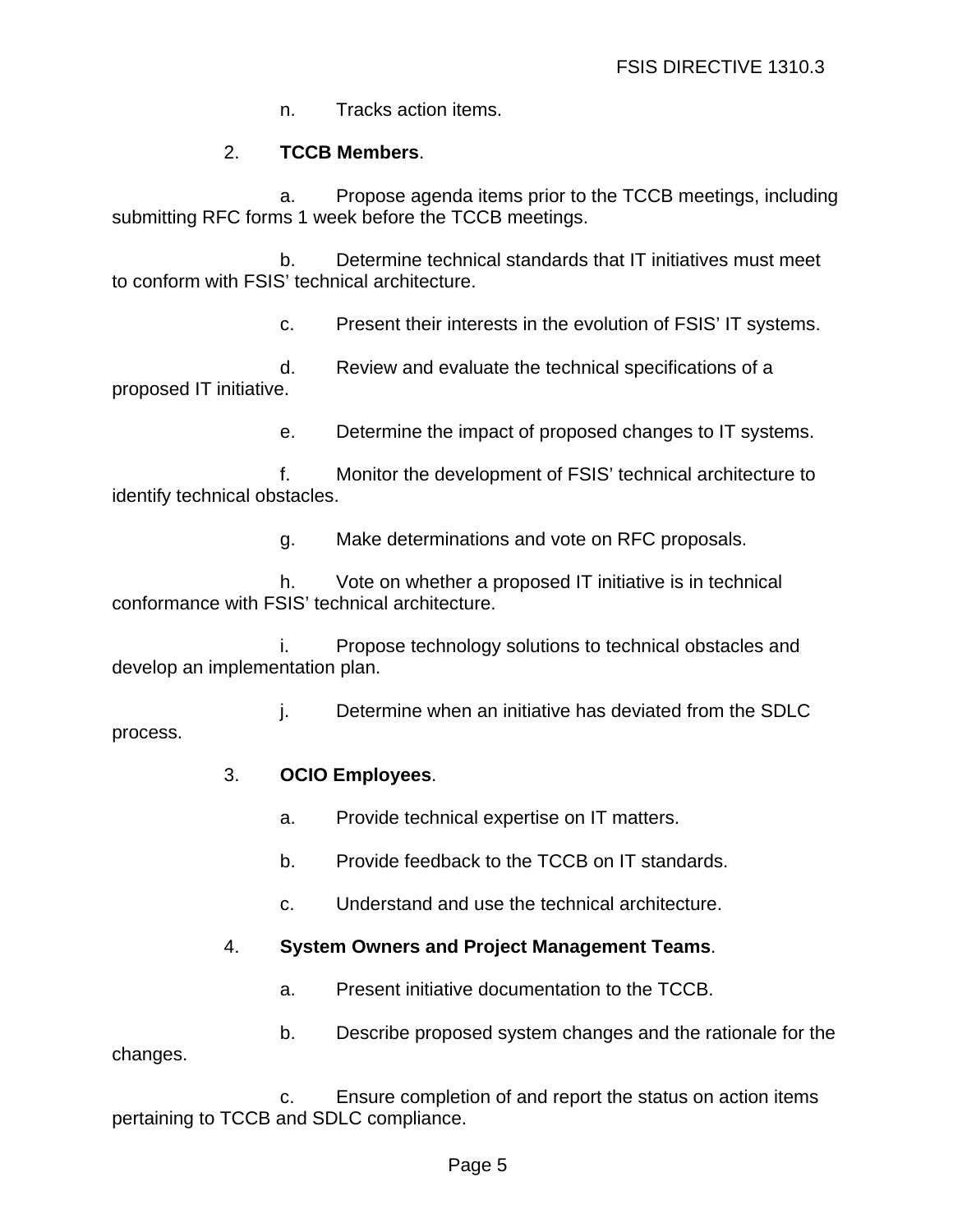# X. **OPERATING PROCEDURES**

A. The TCCB holds regularly scheduled meetings to:

- 1. Review RFC submissions for new and existing initiatives.
- 2. Ensure compliance with the technical architecture.

B. All TCCB members or designated alternates must attend the TCCB meetings.

C. Alternate members must be authorized in advance by their program areas to make decisions on matters within the scope of the TCCB's responsibilities and are expected to participate fully regarding agenda items on behalf of their respective TCCB members.

D. The facilitator acts as parliamentary authority of all meetings and prepares all routine materials and agendas for the TCCB meetings, as well as summaries of each, including resolution and discussion points.

E. Members sponsoring agenda items such as RFC forms must prepare and submit them to the CM manager at least 1 week prior to the TCCB meeting.

# XI. **TCCB MEETINGS**

See Attachment 2 for information on the 15 procedural steps to follow when conducting TCCB meetings.

# XII. **TCCB MEMBERSHIP**

- A. Voting members include:
	- 1. Chairperson and CM manager.
	- 2. Vice chairperson.
	- 3. Representatives.
- B. Non-voting members include:
	- 1. Facilitator.

2. Owners or users whose systems are affected by any proposed changes.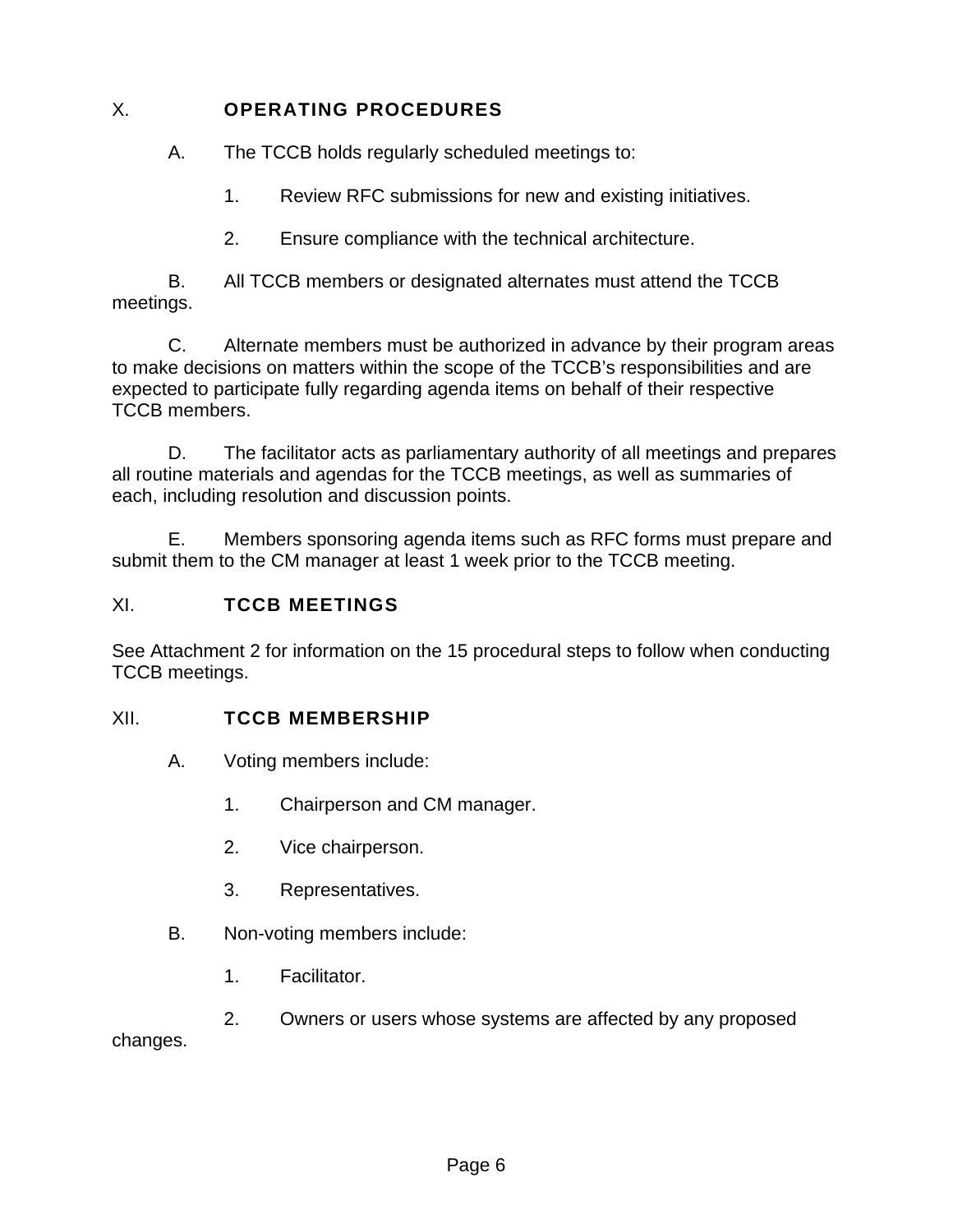# XIII. **CRITERIA FOR VOTING**

A. When possible, the motions to be voted upon are added to the agenda and sent out 2 business day prior to the meeting.

B. All members can send their votes in advance via e-mail to the facilitator, or delegate their votes through a proxy. At least two members of the TCCB (one of whom must include the chairperson or vice chairperson) must be present, either in person or via telephone, at the meeting. Members who wish to delegate their votes via proxy must notify the facilitator via e-mail, prior to the meeting. The member must include the name and effective date(s) of the proxy.

C. The TCCB will aim to reach decisions on proposed changes after a period of presentation, discussion, and debate. All members must vote. The facilitator will poll the members for their positions to reach a consensus. If consensus cannot be reached, the TCCB chairperson will cast the deciding vote.

- D. One of the following decisions will be reached:
	- 1. **Approved** as written.

2. **Approved with contingencies** that include clearly stated, specific changes to the RFC. Contingencies should be addressed at the next meeting. Failure to do so could result in a temporary or permanent stoppage of the initiative.

3. **Denied** with reasons clearly stated.

4. **Deferred** action pending the availability of additional information or the completion of an action item providing clarification of the issues. Responsibility for providing further information or completing an action must be assigned to a specific individual or program area with a specific due date. Action on an RFC must not be indefinitely deferred.

E. After a decision is reached, it is noted in the minutes prepared by the facilitator. The facilitator and TCCB chairperson can assign action items that are also noted in the minutes.

F. If the conditions of the RFC change, the RFC's initiator must reappear at the TCCB meeting with an amended RFC if the initiative will continue. If the initiative will not continue, the RFC's initiator must reappear at the TCCB meeting to withdraw the RFC.

### XIV. **ADDITIONAL INFORMATION**

A. For additional information about the TCCB, go to [https://inside.fsis.usda.gov/fsis/emp/static/global/offices/tSpace/ocio/tccb/tccb.jsp.](https://inside.fsis.usda.gov/fsis/emp/static/global/offices/tSpace/ocio/tccb/tccb.jsp) Employees must have e-Authentication authorization to access this Web site.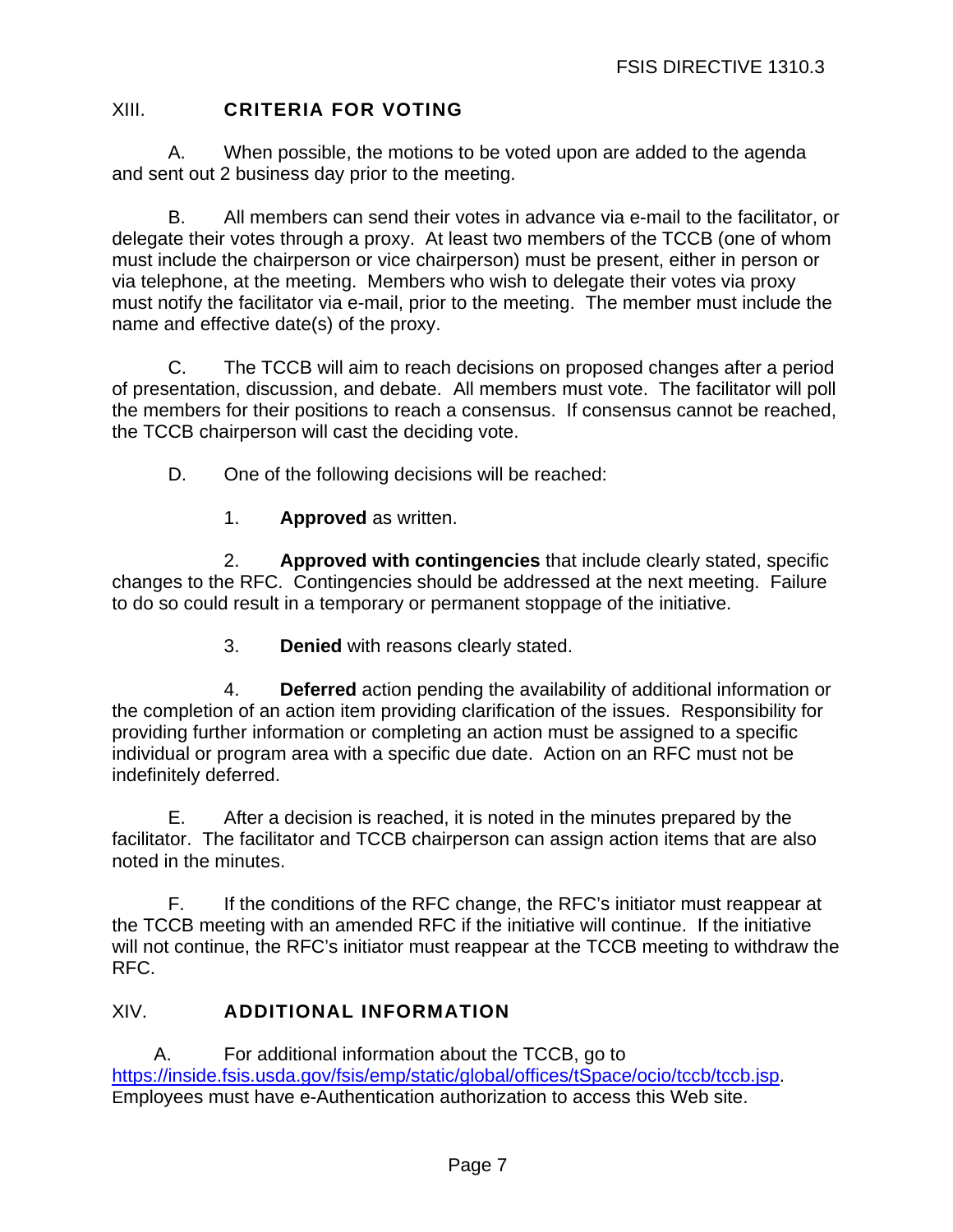B. Direct all questions, by e-mail, concerning the TCCB to [OCIOT-CCB@fsis.usda.gov.](mailto:OCIOT-CCB@fsis.usda.gov)

smore KМ Office of Management

Attachments

- 1 List of Voting TCCB Members<br>2 Procedures for Conducting a T
- Procedures for Conducting a TCCB Meeting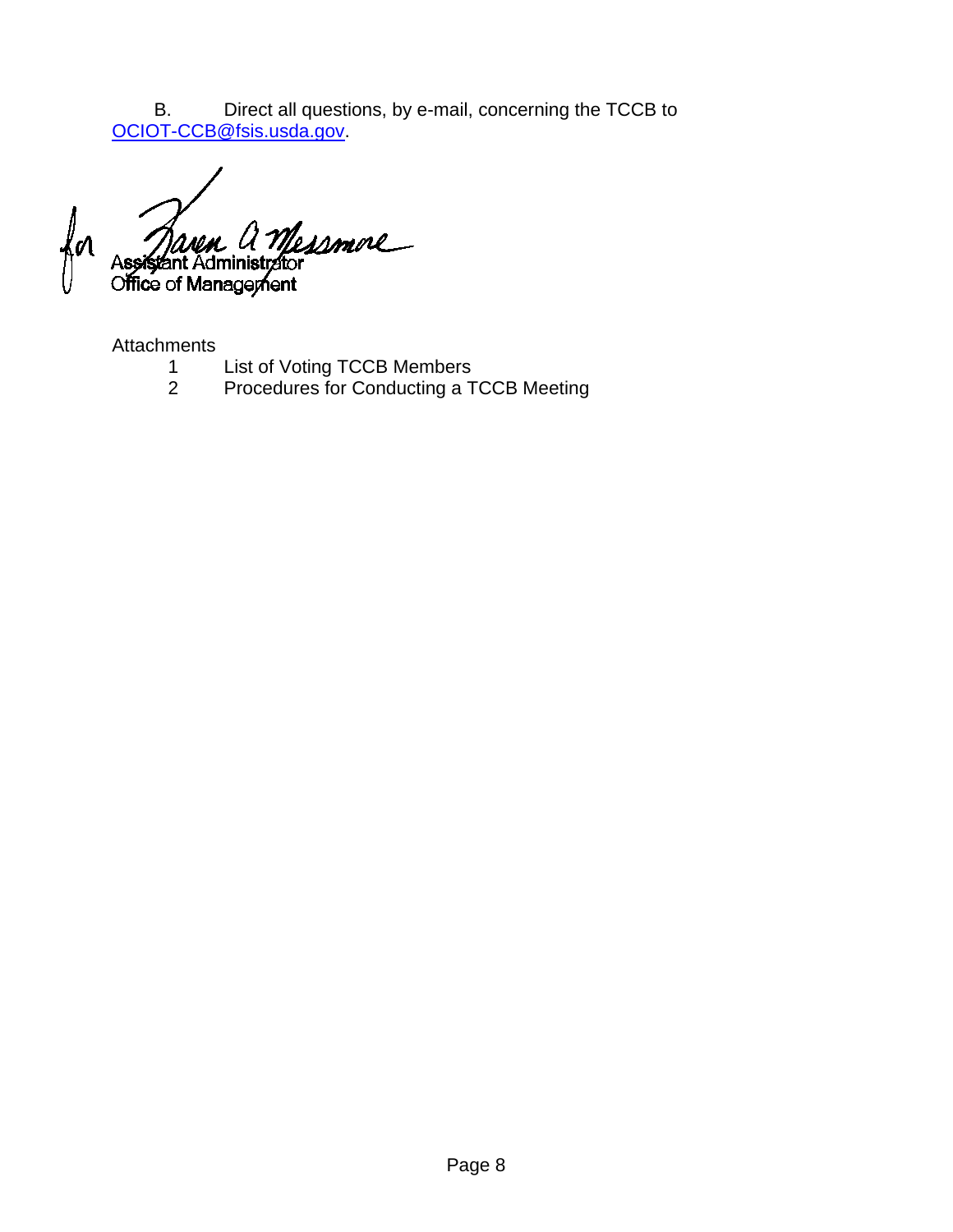#### FSIS DIRECTIVE 1310.3 ATTACHMENT 1

# **LIST OF VOTING TCCB MEMBERS**

| <b>Role</b>      | <b>Position</b>                           |
|------------------|-------------------------------------------|
| Chairperson      | <b>Chief Technology Officer</b>           |
| Vice-Chairperson | Organizational Assurance Branch           |
| Member           | Application Design & Development Branch   |
| Member           | Lab IT Management Branch                  |
| Member           | Service Desk & Application Support Branch |
| Member           | <b>Telecommunications Branch</b>          |
| Member           | Data Center Operations Branch             |
| Member           | <b>Security Operations Team</b>           |
| Member           | <b>Engineering Branch</b>                 |
| Member           | <b>Enterprise Architecture</b>            |
| Member           | <b>Cyber Security Branch</b>              |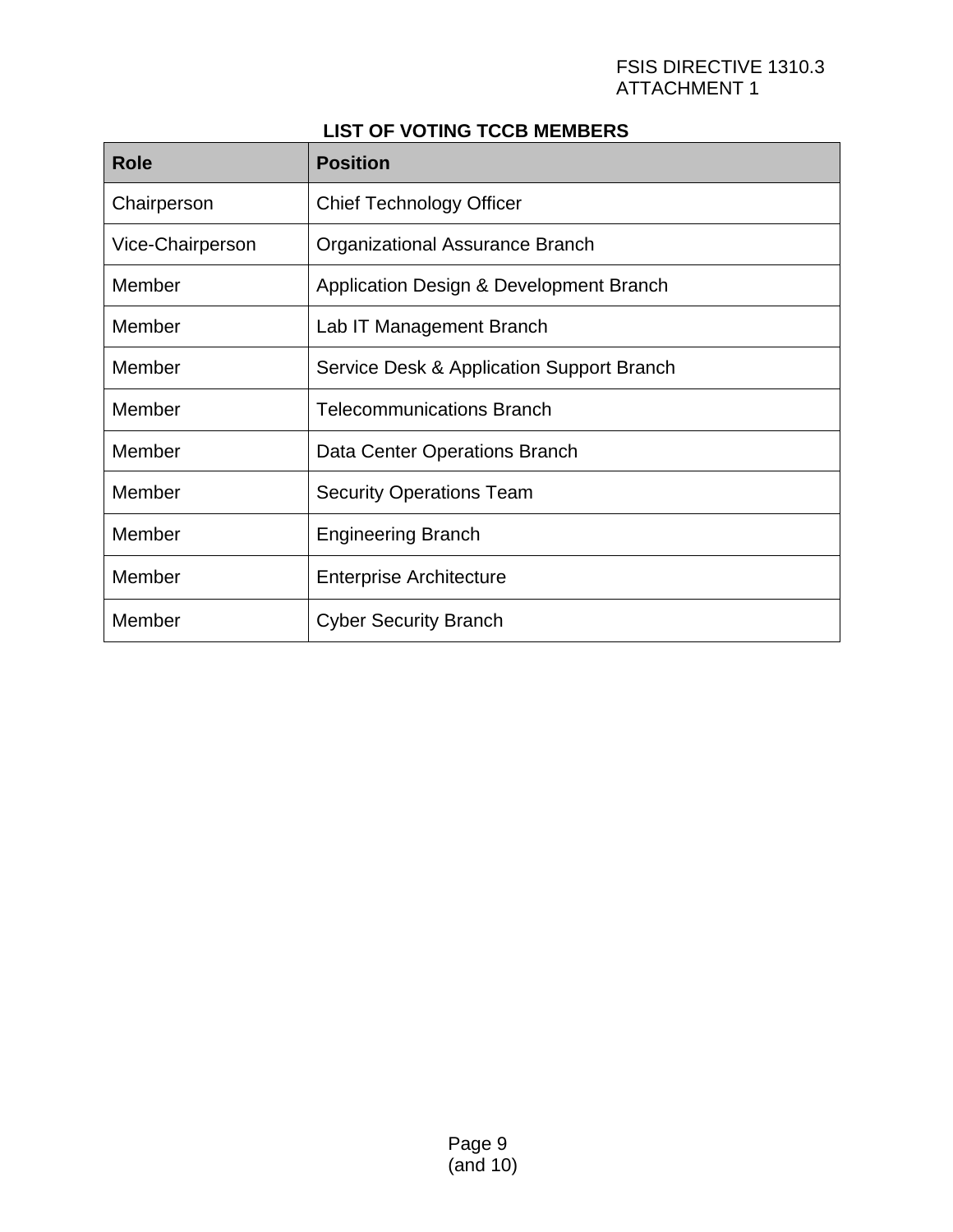#### FSIS DIRECTIVE 1310.3 ATTACHMENT 2

# **PROCEDURES FOR CONDUCTING A TCCB MEETING**

| <b>Step</b>      | <b>Description of Activity</b>                                                                                                                                                                                                                                                                                                                                                                                    | <b>Responsibility</b>                                                               |  |  |  |
|------------------|-------------------------------------------------------------------------------------------------------------------------------------------------------------------------------------------------------------------------------------------------------------------------------------------------------------------------------------------------------------------------------------------------------------------|-------------------------------------------------------------------------------------|--|--|--|
|                  | <b>Pre-Meeting Activities</b>                                                                                                                                                                                                                                                                                                                                                                                     |                                                                                     |  |  |  |
| 1.               | Review each RFC for which TCCB review is required.                                                                                                                                                                                                                                                                                                                                                                | <b>TCCB</b><br>Chairperson                                                          |  |  |  |
| 2.               | Identify the outstanding RFCs on which status is required.                                                                                                                                                                                                                                                                                                                                                        | <b>TCCB</b><br>Chairperson                                                          |  |  |  |
| 3.               | Schedule the meeting.<br>Reserve the conference room.                                                                                                                                                                                                                                                                                                                                                             | <b>TCCB</b><br>Chairperson                                                          |  |  |  |
|                  | Reserve the conference call, if necessary.<br>Reserve the projector.                                                                                                                                                                                                                                                                                                                                              |                                                                                     |  |  |  |
| $\overline{4}$ . | Compile and distribute the agenda for the meeting.<br>Include the location, time, and conference call<br>$\bullet$<br>information (if any).<br>Include each new RFC and presenter.<br>$\bullet$<br>Include each existing RFC and presenter for open<br>RFCs (with or without contingencies) which require<br>discussion.<br>E-mail the agenda and action items to each TCCB<br>$\bullet$<br>member and presenter. | <b>TCCB</b><br>Chairperson                                                          |  |  |  |
| <b>Step</b>      | <b>Description of Activity</b>                                                                                                                                                                                                                                                                                                                                                                                    | <b>Responsibility</b>                                                               |  |  |  |
|                  | <b>Meeting Activities</b>                                                                                                                                                                                                                                                                                                                                                                                         |                                                                                     |  |  |  |
| 5.               | Kick off the meeting.<br>Review the agenda.                                                                                                                                                                                                                                                                                                                                                                       | <b>TCCB</b><br>Chairperson                                                          |  |  |  |
| 6.               | <b>Present the RFC.</b><br>Describe the RFC.<br>Present the supporting documentation.                                                                                                                                                                                                                                                                                                                             | <b>System Owner</b><br><b>Project Manager</b><br><b>Technical</b><br>Representative |  |  |  |
| 7.               | Vote on the RFC.                                                                                                                                                                                                                                                                                                                                                                                                  | <b>TCCB Members</b>                                                                 |  |  |  |
| 8.               | Refer to the procedure for TCCB voting.<br>Document the decision.                                                                                                                                                                                                                                                                                                                                                 | <b>TCCB</b><br>Chairperson                                                          |  |  |  |
|                  | Repeat Steps 5-7 for each RFC.                                                                                                                                                                                                                                                                                                                                                                                    |                                                                                     |  |  |  |